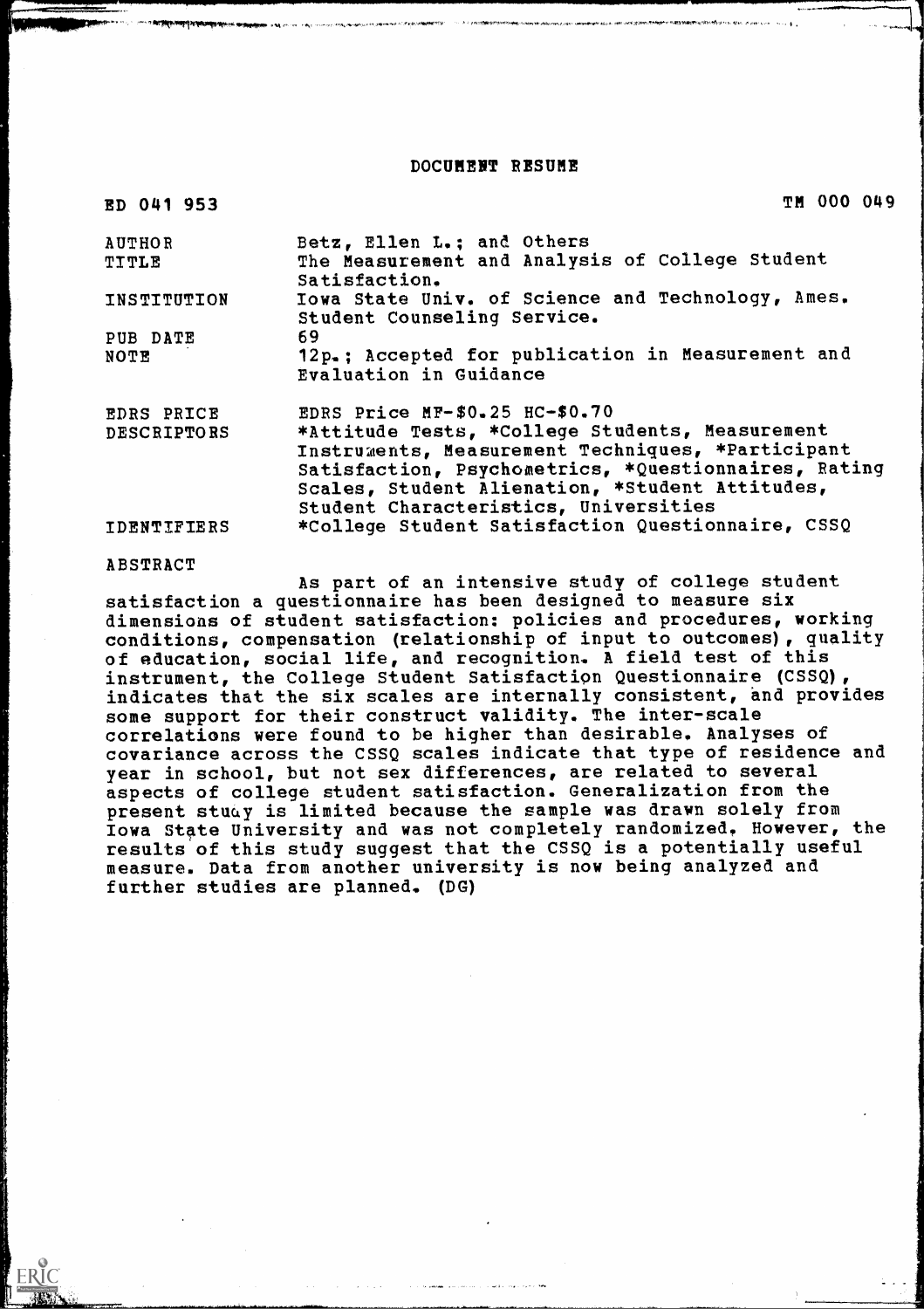U.S. DEPARTMENT OF HEALTH, EDUCATION A WELFARE OFFICE OF EDUCATION<br>THIS DOCUMENT HAS BEEN REPRODUCED<br>EXACTLY AS RECEIVED FROM THE PERSON OR<br>ORGANIZATION ORIGINATING IT. POINTS OF VIEW OR OPINIONS STATED DO NOT NECES-SARILY REPRESENT OFFICIAL OFFICE OF EDU-CATION POSITION OR POLICY.

 $\cdot$  44  $\cdot$   $\cdot$   $\cdot$   $\cdot$   $\cdot$   $\cdot$ 

1041953

#### THE MEASUREMENT AND ANALYSIS OF COLLEGE STUDENT SATISFACTION

Ellen L. Bets, John E. Klingensmith and John W. Menne

Iowa State University

Studies of college and student characteristics have proliferated in recent years in an effort to measure and understand student attitudes and college adjustment. A number of well-developed instruments are available for the study of such variables as the college environment (Pace, 1963; Astin, 1963), student needs (Stern, 1963), and student-environment congruence (Pervin, 1967 a,b). In contrast, however, there has been a dearth of systematic research focusing on college student satisfaction. Relatively little progress has been made toward developing and evaluating measures of college student satisfaction, or toward understanding the nature of student satisfaction, the components, correlates, causes of effects of this everpresent campus variable.

In one of the few published studies of college student satisfaction, Berdie (1944) investigated relationships between engineering students' curricular satisfaction" and such performance measures as first year honor point ratio, high school grades, and scores on a series of ability tests. Berdie's satisfaction measure was an adaptation of Hoppock's (1935) Job Satisfaction Blank, with the satisfaction score based on the sum of responses to four items. Only one of eight performance measures, high school rank, was found to have a significant relationship with curricular satisfaction. In the game study, Berdie investigated correlations between satisfaction and masculinity-femininity, occupational level, and appropriateness of interest patterns. The results for masculinity-femininity and occupational level were not significant, but there were indications of a relationship between appropriateness of interest scores and curricular satisfaction.

Pervin (1967a, b) and Pervin and Rubin (1967) assessed students' pereived congruence with their environment as a predictor of college student satisfaction, using single items to measure separate aspects of satisfaction. These studies supported the investigators' hypothesis that discrepancies between students' perceptions of themselves and their colleges are related to dissatisfaction with college.

Rand (1968) investigated relationships between college student satisfaction and deviations from an institutional mean on measures of interests, abilities and subcultural orientation. The satisfaction measure consisted of a single item on a 3-point response scale. Rand found some significant relationships between individus senvironment similarity and student satisfaction, but concluded overall that the relationship appears to be minimal and quite complex.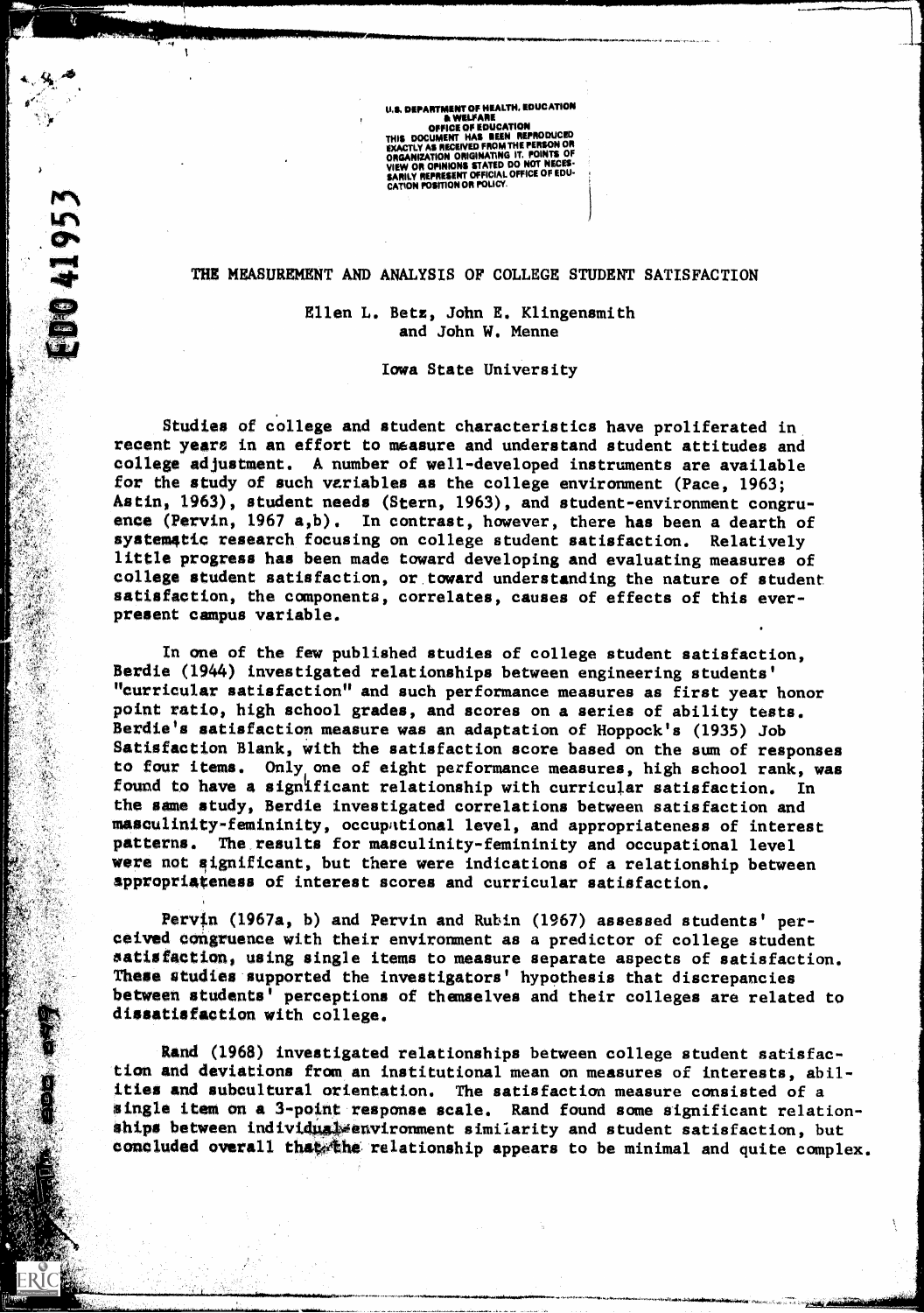In general, the findings of the few existent studies of college student satisfaction in the major research literature provide little basis for conclusions or generalization. For the most part, measurement of college student satisfaction has been based upon instruments of unknown or limited psychometric quality; there has been no systematic research on college student satisfaction as a significant variable per se.

The present research is part of a project directed at the intensive study of college student satisfaction. It is based on the premise that the study of college student satisfaction can draw upon principles and methods which have resulted from years of research on the satisfaction of employees in business and industry (e.g., Herzberg, Mausner, Peterson & Capwell, 1957; Hoppock, 1935; Vroom, 1964). The purpose of the present paper is to describe the development and current status of an instrument, the College Student Satisfaction Questionnaire (CSSQ), designed to measure college student satisfaction as an analogue to job satisfaction, and to report initial findings regarding relationships between aspects of student satisfaction and three demographic variables in the typical college or university setting: sex, type of residence, and year in college.

#### Method

#### Instrumentation

The CSSQ was designed to measure six dimensions of college student satisfaction selected on the basis of job satisfaction research regarding components of satisfaction (e.g., Herzberg, et al., 1957) and also considering possible additional variables unique to the college setting. The six selected dimensions were:

- Policies and Procedures Those policies and procedures that affect the student's activities and progress, such as choice of classes, use of free time, opportunities to influence decisions affecting student welfare.
- Working Conditions The physical conditions of the student's college life, such as the cleanliness and comfort of his place of residence, adequacy of study areas on campus, quality of meals, facilities for lounging between classes.
- Compensation The amount of input  $(e.g., study)$  required relative to academic outcomes (e.g., grades), and the effect of input demands on the student's fulfillment of his other needs and goals.
- Quality of Education The various academic conditions related to the individual's intellectual and vocational development, such as the competence and helpfulness of faculty and staff, including advisors and counselors, and the adequacy of curriculum requirements, teaching methods, assignments.
- Social Life Opportunities to meet socially relevant goals, such as dating, meeting compatible or interesting people, making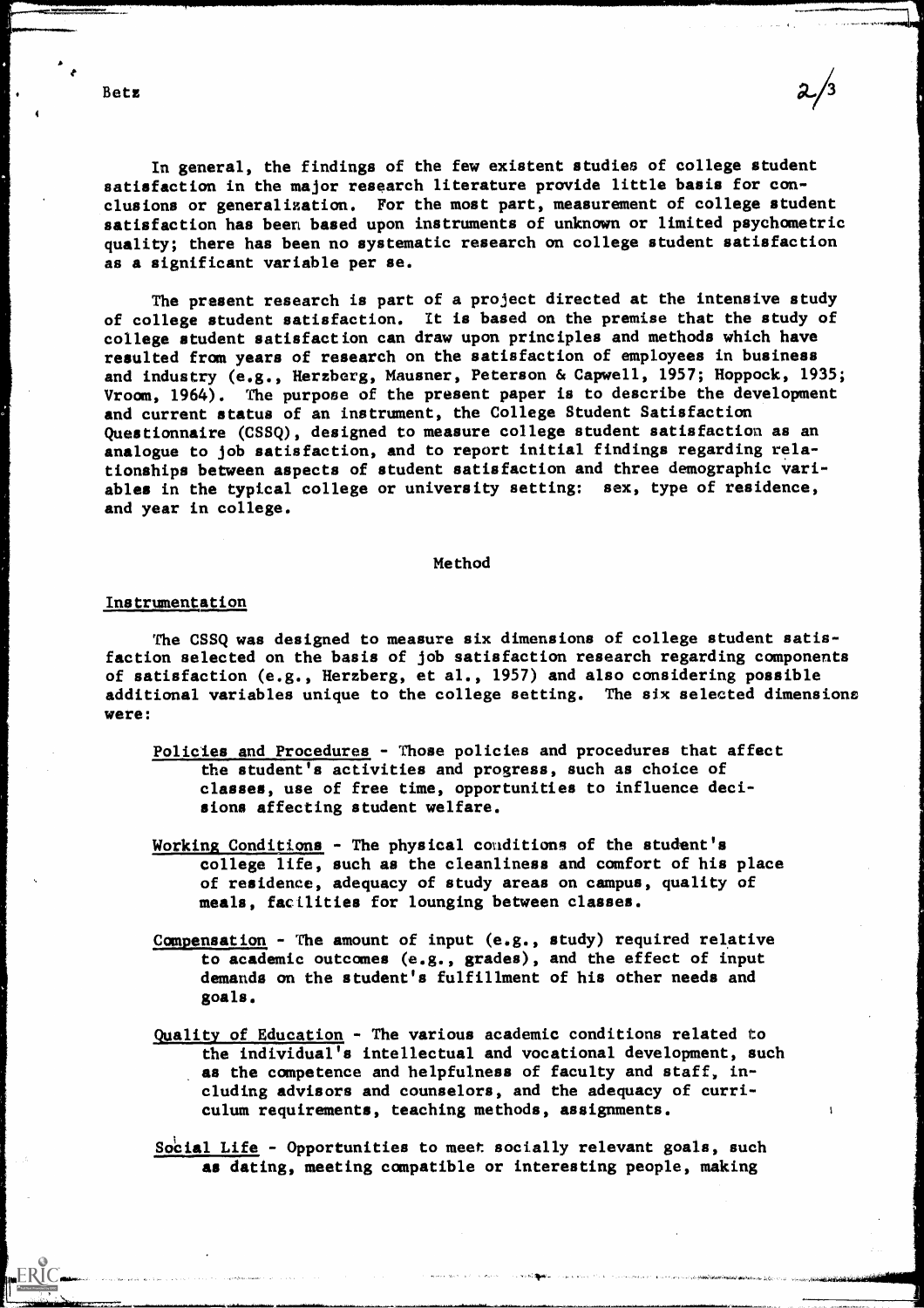friends, participating in campus events and informal social activities.

Recognition - Attitudes and behaviors of faculty and students indicating acceptance of the student as a worthwhile individual.

The initial CSSQ was a 139-item instrument, developed from a pool of items thought to be representative of the six selected satisfaction dimensions. Format was a 5-choice Likert-type response alternative, modeled after the Minnesota Satisfaction Questionnaire (Weiss, Dawis, England & Lofquist, 1967), a measure of job satisfaction. The five response alternatives ranged from "Very dissatisfied" through "Satisfied" to "Very satisfied", scored one to five points respectively. Scale scores were based on the sum of item responses.

After an initial administration of the instrument to 643 Iowa State, University students in the fall of 1968, and analysis of the resulting data, a 92-item revised form was developed. The number of items in the six scales varied from 13 to 17.

Using the average interitem correlation method (Menne & Klingensmith, 1969), internal consistency reliability coefficients for each of the six scales were calculated, using data from the 139-item administration. The reliabilities ranged from .85 to .92, with a median of .88. Scale score distributions were found to be relatively normal. Correlations between scales ranged from .39 (Social Life and Compensation) to .77 (Policies and Procedures, and Quality of Education), with a median correlation of .54.

#### Subiects,

Participants in the present study were 463 students attending Iowa State University during the winter quarter of 1969. The 92-item College Student Satisfaction Questionnaire (CSSQ) was administered at regular house meetings in dormitories, fraternities and sororities, chosen at random from a listing of all organized university residences. The resulting group included <sup>297</sup> male and 166 female students. Of these, 149 men and 112 women lived in university dormitories, 148 men were fraternity residents, and 54 women lived in sororities. The total group was comprised of 162 freshmen, 124 sophomores, 115 juniors, and 62 seniors.

Students in all groups were asked to give identifying personal information, with the assurance that results would be treated with complete confidentiality, and used for research purposes only.

#### Analysis

Scale reliabilities, distribution of scale scores, and correlations between scales were re-calculated for the new 92-item CSSQ data. The unique effect of each of the three demographic variables (sex, type of residence, and year in school) on scale scores of the CSSQ was evaluated by analysis of covariance. In a series of analyses, the variance attributable to each demographic variable was assessed separately, after removal of variance due to the two remaining variables treated as covariates.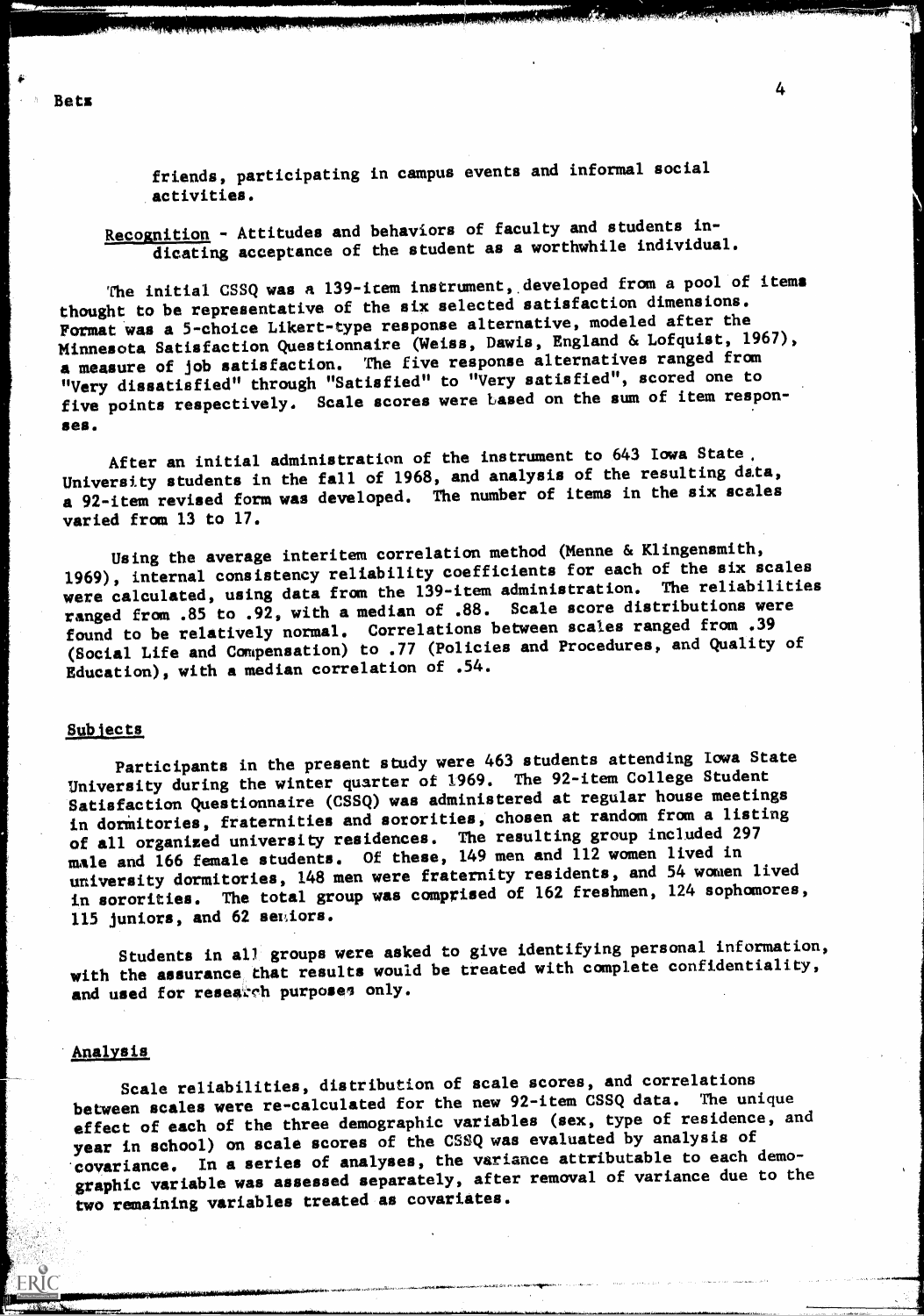#### Results

Results of the analyses of CSSQ scale characteristics closely followed the findings from analyses of the earlier CSSQ data. Internal consistency coefficients ranged from .85 to .91, with a median of .88. Again, scale score distributions were relatively normal. Correlations between scales ranged from .36 (Working Conditions and Compensation) to .80 (Policies and Procedures, and Quality of Education), with a median correlation of .54.

The results of the analysis of covariance studies are shown in Tables 1 through 6. Table 1 shows the intercorrelations of the three demographic variables with each other and with the six scale scores. Tables 2 through 6

Insert Table 1 about here

show those results of the analyses of covariance which indicated signifi-  $_1$ cant relationships between a demographic variable and the separate scales. In each table, the results of the total regression of the three demographic variables on the indicated CSSQ scale scores are shown opposite the term, "Regression." The adjusted regression values represent the effect of the indicated demographic variable alone, after subtraction of the effects of the covariates from the total regression effects

Insert Tables 2 through 6 about here

The correlations shown in Table 1 indicate a high relationship between sex and residence, and low correlations between the demographic variables and scale scores, with the exception of the Social Life scale, which had moderately high correlations with both sex and type of residence.

The results of the analyses of covariance for the Policies and Procedures scale, shown in Table 2, include significant F-ratios for the effects attributable both to type of residence and year in school. The effects related to sex differences were not significant. For the Working Conditions scale, shown in Table 3, a significant F-ratio resulted for variance due to type of residence, but not for year in school or sex. Significant F-ratios resulted on the Compensation scale for both residence and year in school (see Table 4), but not for the sex variable. Similar findings resulted for the Quality of Education scale, shown in Table 5, and the Social Life scale, shown in Table 6; that is, significant relationships were indicated for both type of residence and year in school, but not for sex. Analyses of covariance on the Recognition scale resulted in no significant findings for any of the three variables, separately or combined.

In accordance with the recommendations of Hays (1963) and others, that data resulting in significant F-tests be additionally analyzed to determine the strength of the indicated association, estimated variance components were calculated and are shown in Tables 2 through 6. The variance components were relatively low, the highest for a single variable being 9.3 per cent, for the effect of type of residence on satisfaction with working conditions.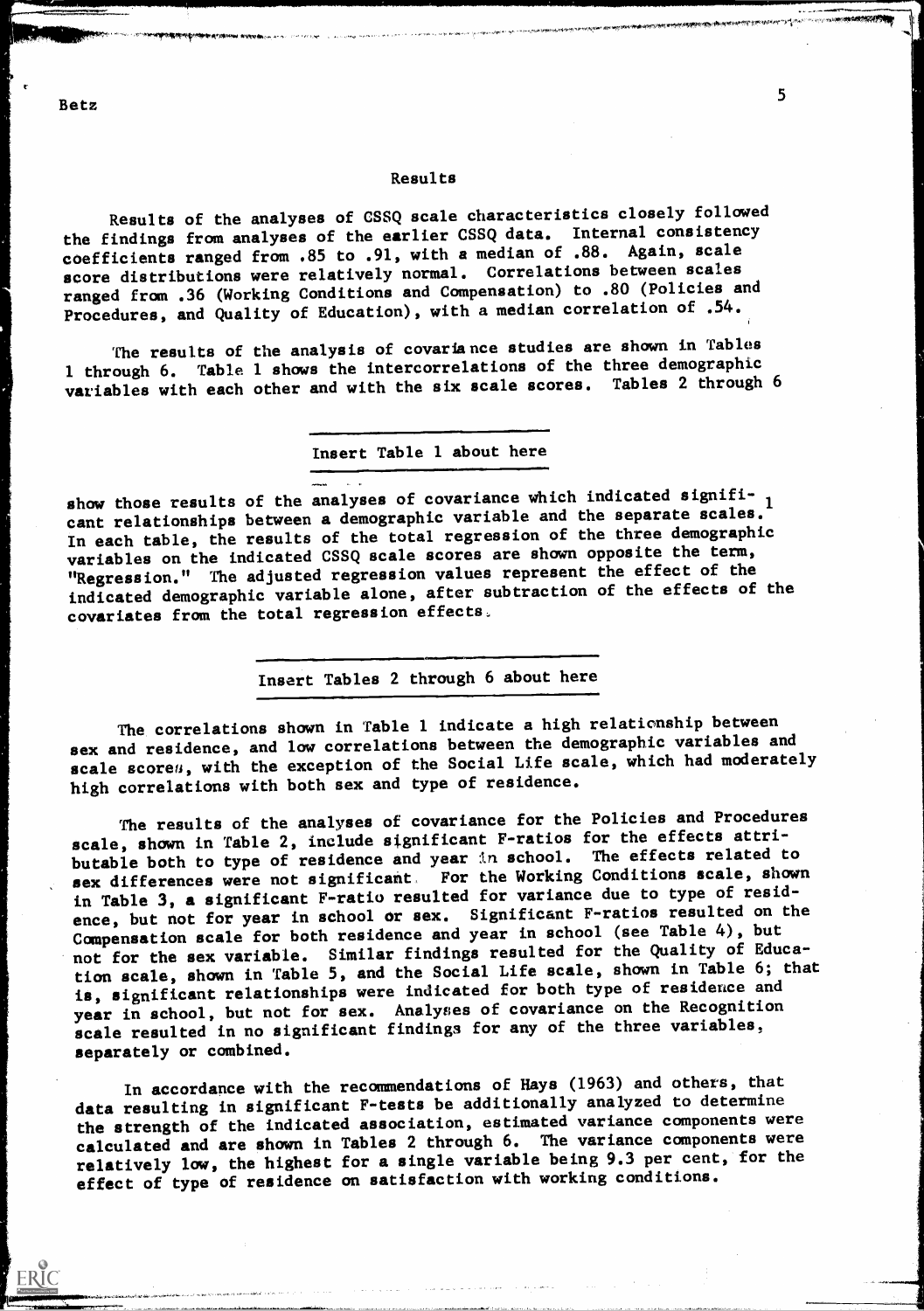Bets

The direction of differences for the various groups and scales are suggested by group means shown in Table 7 for type of residence, and in Table 8 for year in school. (Since the number of items per scale varies from 13 to 17, scores across scales are not directly comparable.) In general, satisfaction of fraternity and sorority residents appears higher, as

# Insert Tables 7 and 8 about here

might be expected, on the Working Conditions scale, and, for men, on the Social Life scale. Dormitory residents appear to express greater satisfaction than do fraternity and sorority students on the Policies and Procedures, Compensation, and Quality of Education scales. Differences for year in school are less readily interpretable, but possibly suggest a downward trend, with freshmen typically scoring highest on the various satisfaction scales.

### Discussion

The results of the present study indicate that the College Student Satisfaction Questionnaire is an internally consistent measure of several dimensions of college student satisfaction. Some support for the construct validity of the scales is suggested by the results, although further research will be necessary to produce adequate evidence regarding the validity of the several CSSQ scales and to refine the measures generally. In particular, the inter-scale correlations are higher than desirable, especially those between the Policies and Procedures, Quality of Education and Compensation scales. Factor analytic studies are currently underway to evaluate the logicallyderived scales in the light of statistically determined components of college student satisfaction.

The results of the analyses of covariance across the six CSSQ scales indicate that type of residence and year in school are related to several aspects of college student satisfaction, while sex differences seem to have little, if any, relationship with satisfaction on any of the measured dimensions after the effects of year and residence are removed.

Perhaps the most interesting finding is that type of residence seems to be related to satisfaction with academic aspects of college as well as with working conditions and social life. It is perhaps not surprising that sorority and fraternity students indicated greater satisfaction with working conditions and social life than did dormitory students, since fraternities and sororities have for years worked diligently to offer special opportunities in these areas. However, the generally lower scores of fraternity and sorority residents, as compared with dormitory residents, on three academicallyoriented scales (Policies and Procedures, Compensation, Quality of Education) suggests the operation of a related, although as yet unidentified, factor of importance in regard to college student satisfaction. The relationships between type of residence and the academic satisfaction scores may, for example, be due to a selection factor operating in student choice of residence, or to some other factor, such as group leadership differences; the present study gives no indications of an answer to this question.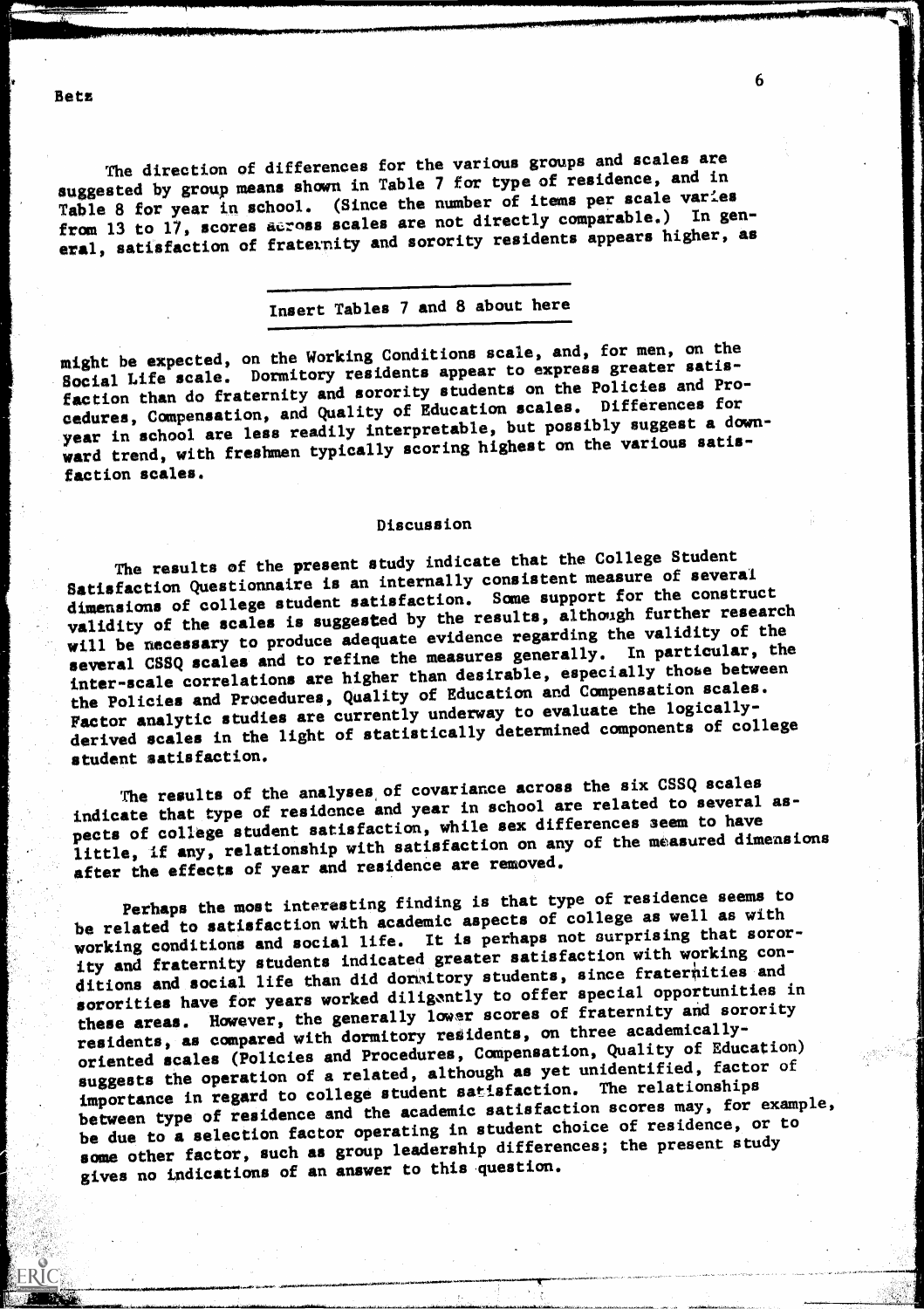$\cdot$ 

ERIC

The findings regarding the relationship between year in school and satisfaction with specific aspects of college life might also have been anticipated by persons in close contact with student attitudes and activities. The results do not clearly indicate the direction or pattern of satisfaction changes over the college years; this is a question which can be clarified only with further study.

An indication of the probable complexity of college student satisfaction<br>idea is the larger in the components derived in the present study. Thus, is provided by the low variance components derived in the present study. while type of residence and year in school were found to be related to aspects of satisfaction, the unexplained remaining variance was of major proportions and points to the need for extensive research to develop an understanding of college student satisfaction.

An additional limitation of the present findings is the specificity of the student group studied, being comprised entirely of Iowa State University<br>students, and without complete randomization. Data on student satisfaction at students, and without complete randomization. a second university has now been collected and is being analyzed. This second sample marks the beginning of a series of studies across a number of colleges and universities in order to determine the generalizability of findings on college student satisfaction.

Overall, however, the results of the present study support the GSSQ as a potentially useful measure of college student satisfaction, and suggest numerous meaningful areas for future research,

# # #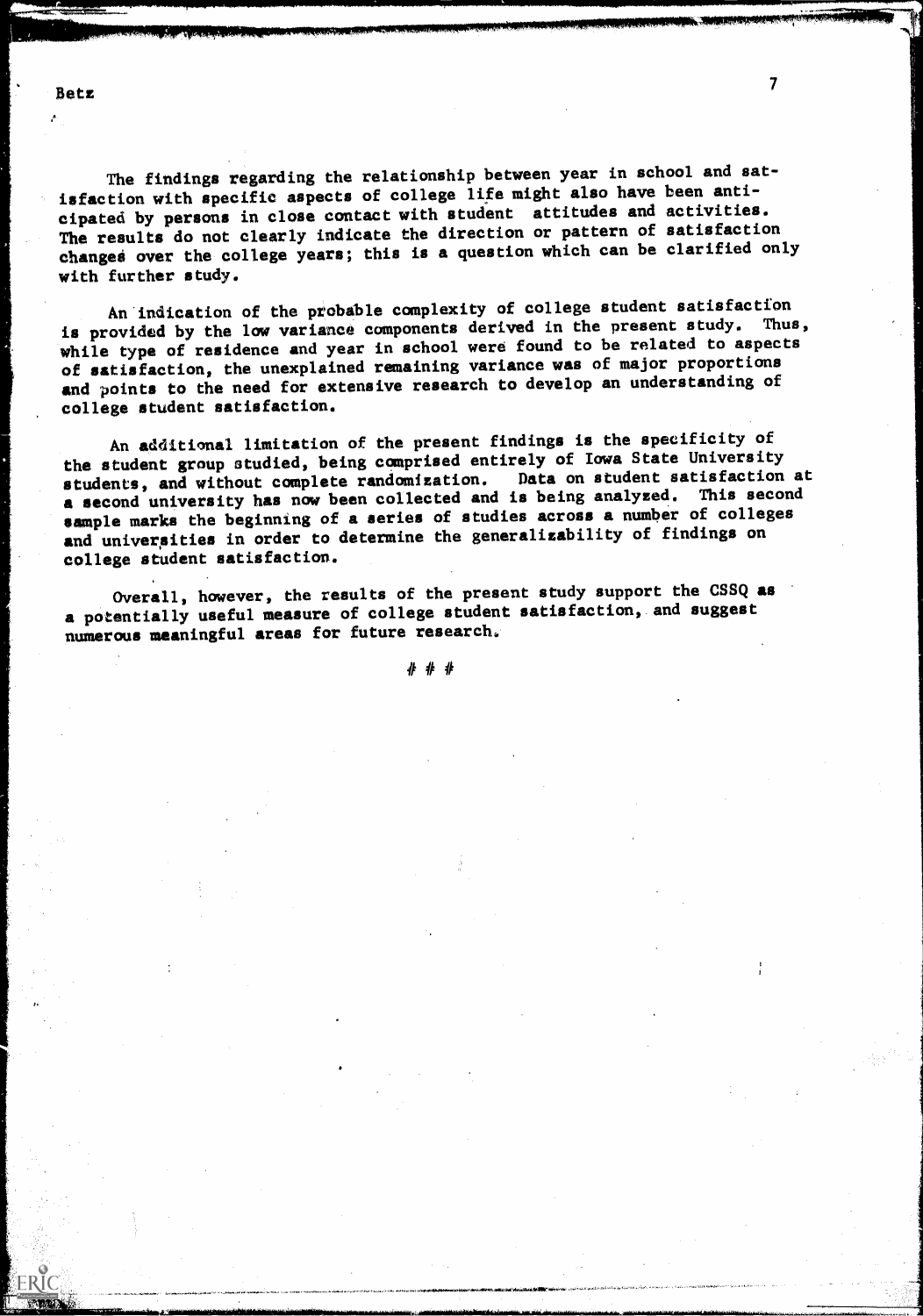Betz

#### References

- Astin, A. W. Further validation of the environmental assessment technique. Journal of Educational Psychology, 1963, 54, 217-226.
- Berdie, R. F. The prediction of college achievement and satisfaction. Journal of Applied Psychology, 1944, 28, 239, 245.
- Hays, W. L. Statistics for Psychologists. New York: Holt, Rinehart & Winston, 1963.
- Herzberg, F., Mausner, B., Peterson, R. O., & Capwell, P. F. Job Attitudes: Review of Research and Opinion. Pittsburgh, Pa.: Psychological Services, 1957.

Hoppock, R. Job Satisfaction. New York: Harper & Row, 1935.

- Menne, J. W., & Klingensmith, J. E. Average interitem correlation as a generalized approach to the estimation of measurement accuracy. Paper presented at the meeting of the National Council on Measurement in Education, Los Angeles, February, 1969.
- Pace, C. R. Technical Manual, College and University Environment Scales. Princeton, N. J.: Educational Testing Service, 1963.
- Pervin, L. A. A twenty-college study of student x college interaction using TAPE (Transactional Analysis of Personality and Environment): Rationale, reliability, and validity. Journal of Educational Psychology, 1967, 58,  $290-302$ . (a)
- Pervin, L. A. Sattsfaction and perceived self-environment similarity. Journal of Personality, 1967,  $35$ , 623-634. (b)
- Pervin, L. A. & Rubin, D. B. Student dissatisfaction with college and the college dropout: A transactional approach. Journal of Social Psychology, 1967, 72, 285-295.
- Rand, L. P. Effect on college choice satisfaction of matching students and colleges. Personnel and Guidance Journal, 1968, 41, 34-39.
- Stern, G. G. Activities Index and College Characteristics Index: Scoring instructions and college norms. Syracuse: Psychological Research Center, 1963

Vroom, V. H. Work and Motivation. New York: Wiley, 1964.

Weiss, D. J., Dawis, R. V., England, G. W., & Lofquist, L. H. Manual for the Minnesota Satisfaction Questionnaire. Minnesota Studies in Vocational Rehabilitation, 1967, 22.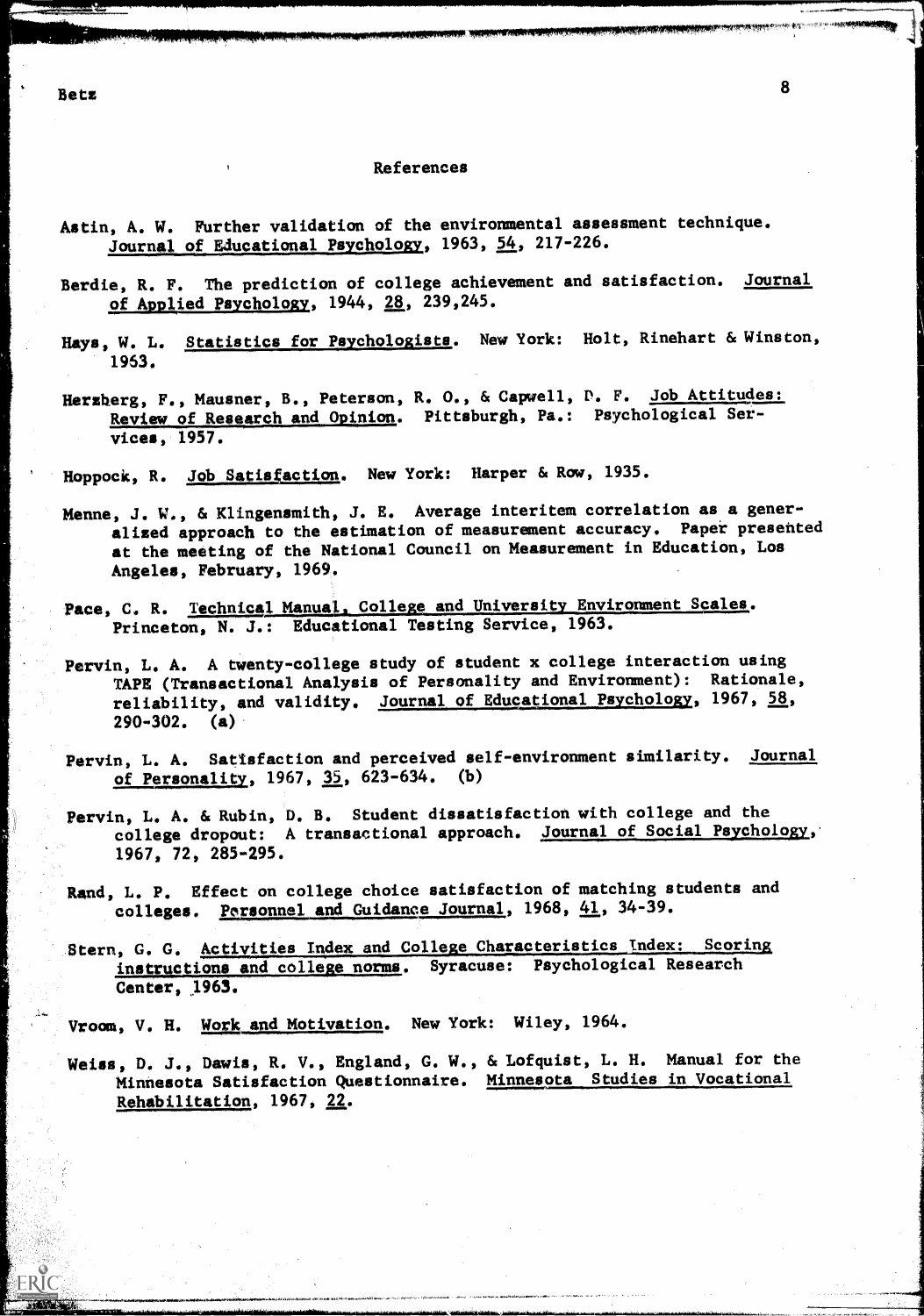Ĵ.

ERIC

## Footnotes

<sup>1</sup> Tables for the remaining analyses may be obtained by writing to the senior author.

 $1\leq i\leq n$ 

 $\frac{1}{2}$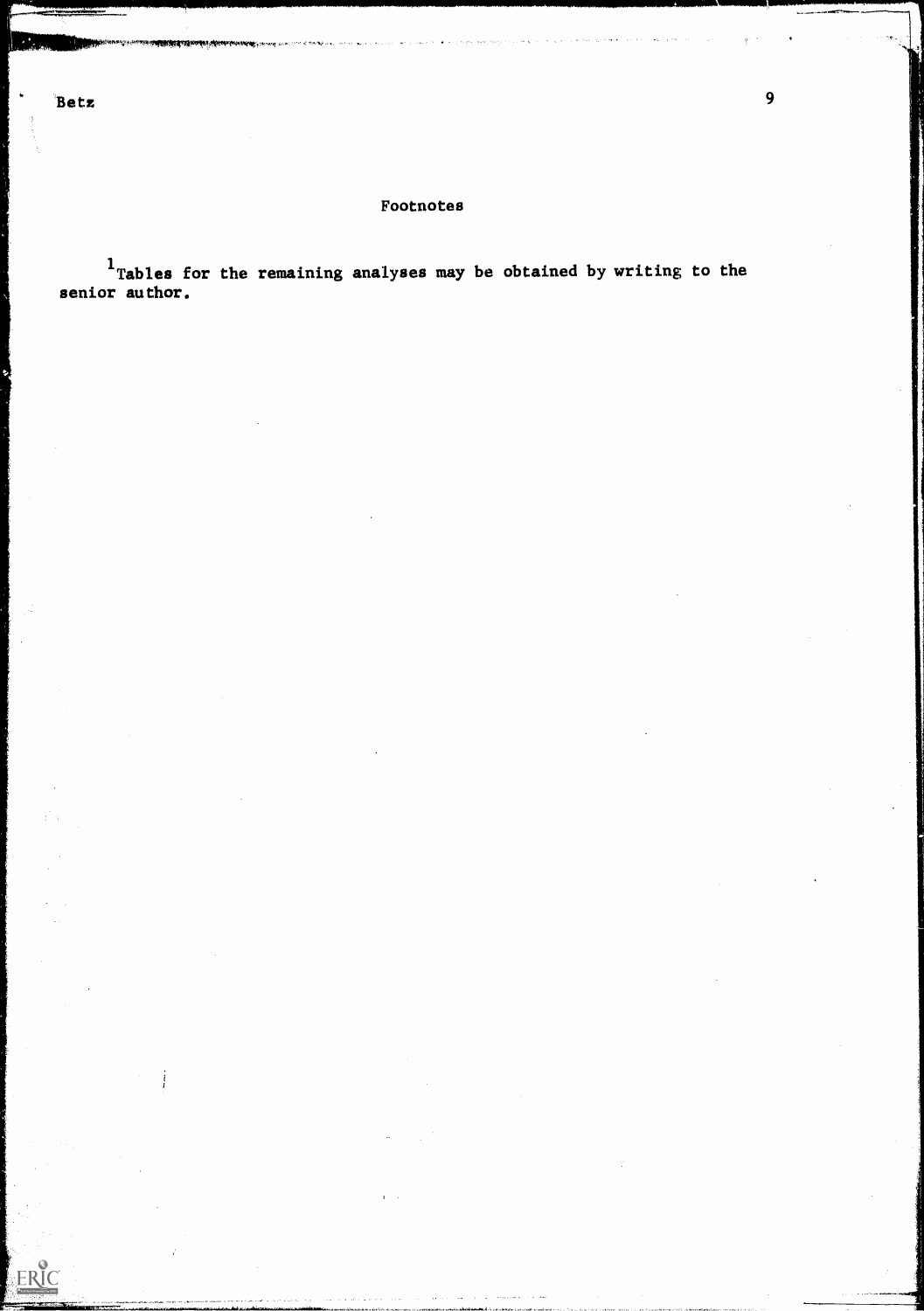Betz

Image of the contract of the

Correlations Between Sex, Year, Type of Residence and CSSQ Scale Scores for 463 University Students

| Variable                | <b>Sex</b> | Year    | Residence |  |
|-------------------------|------------|---------|-----------|--|
| Policies and Procedures | $-.05$     | $-.12$  | $-.04$    |  |
| Working Conditions      | $.00 \,$   | $-.06$  | .16       |  |
| Compensation            | $-.02$     | $-.05$  | $-.06$    |  |
| Quality of Education    | .01        | $-.16$  | $-.12$    |  |
| Social Life             | $-.37$     | $-.05$  | .38       |  |
| Recognition             | $-.11$     | .01     | .07       |  |
| <b>Sex</b>              |            | $-0.09$ | $-.82$    |  |
| Year                    |            |         | .16       |  |

## Table 2

Results of Analyses of Covariance for Effects of Residence, Year in School, and Sex on Satisfaction with Policies and Procedures  $(N = 463)$ 

| Source                                                    | <b>SS</b>                   | df             | <b>MS</b> | F        | $\mathrm{VC}^{\mathbf{a}}$ |
|-----------------------------------------------------------|-----------------------------|----------------|-----------|----------|----------------------------|
| Regression                                                | 2027.43                     |                | 289.63    | $3.92**$ | 5.7%                       |
| Covariates (sex, year)<br>Adjusted regression (residence) | 1018.50<br>$(-)$<br>1008.93 | <u>4</u>       | 336.31    | $4.55**$ | 2.9<br>$\overline{2.8}$    |
| Covariates (sex, residence)<br>Adjusted regression (year) | 1398.30<br>$(-)$<br>629.13  | $\overline{4}$ | 209.71    | $2.84*$  | 3.9<br>1.8                 |
| Residual                                                  | 33629.55                    | 455            | 73.91     |          |                            |

aEstimated variance component  $*_p$  < .05 \*\*p  $\lt.01$ 

ERIC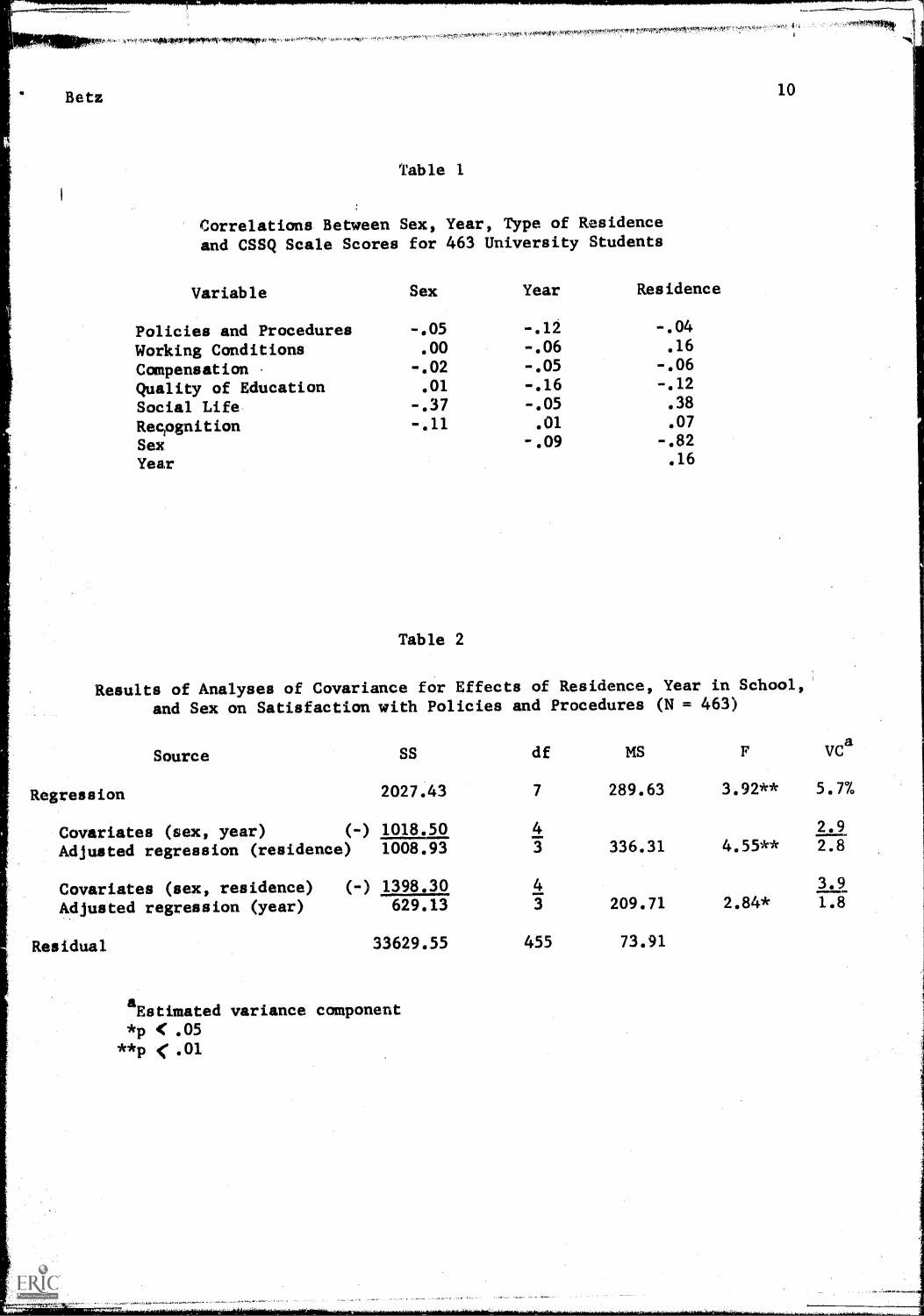ñe t s

## Table 3

Results of Analyses of Covariance for Effects of Residence, Year in School, and Sex on Satisfaction with Working Conditions (N = 463)

| <b>Source</b>                                             | <b>SS</b>                        | df          | <b>MS</b>       | $\mathbf{F}$ | $\mathbf{v}$ $\mathbf{c}^{\mathbf{a}}$ |
|-----------------------------------------------------------|----------------------------------|-------------|-----------------|--------------|----------------------------------------|
| Regression                                                | 2704.37                          |             | 386.34          | $6.94***$    | 9.6%                                   |
| Covariates (sex, year)<br>Adjusted regression (residence) | <u>95.18</u><br>$(-)$<br>2609.19 | $rac{4}{3}$ | 23.80<br>869.73 | $15.62***$   | <u>0.3</u><br>9.3                      |
| Residual                                                  | 25336.95                         | 455         | 55.69           |              |                                        |

a<sub>Estimated</sub> variance component  $*_{p}$  < .05 \*\*p  $\langle .01 \rangle$ \*\*\*p  $\langle .001$ 

## Table 4

Results of Analyses of Covariance for Effects of Residence, Year in School, and Sex on Satisfaction with Compensation  $(N = 463)$ 

| Source                                                    | <b>SS</b>                                               | df            | <b>MS</b> | $\mathbf{F}$ | $\mathbf{v} \mathbf{c}^{\mathbf{a}}$ |
|-----------------------------------------------------------|---------------------------------------------------------|---------------|-----------|--------------|--------------------------------------|
| Regression                                                | 1479.89                                                 | 7             | 211.41    | $2.91**$     | 4.0%                                 |
| Covariates (sex, year)<br>Adjusted regression (residence) | <u>824.60</u><br>$(\textcolor{red}{\bullet})$<br>655.29 | $\frac{4}{3}$ | 218.43    | $3.01*$      | $\frac{2.4}{1.6}$                    |
| Covariates (sex, residence)<br>Adjusted regression (year) | <u>708.71</u><br>(-)<br>771.18                          | $\frac{4}{3}$ | 257.06    | $3.54*$      | $\frac{2.0}{2.0}$                    |
| Residual                                                  | 33069.78                                                | 455           | 72.68     |              |                                      |

aEstimated variance component  $*_{p}$  < .05  $\mathbf{v}_{\mathbf{p}}< .01$ 

ERIC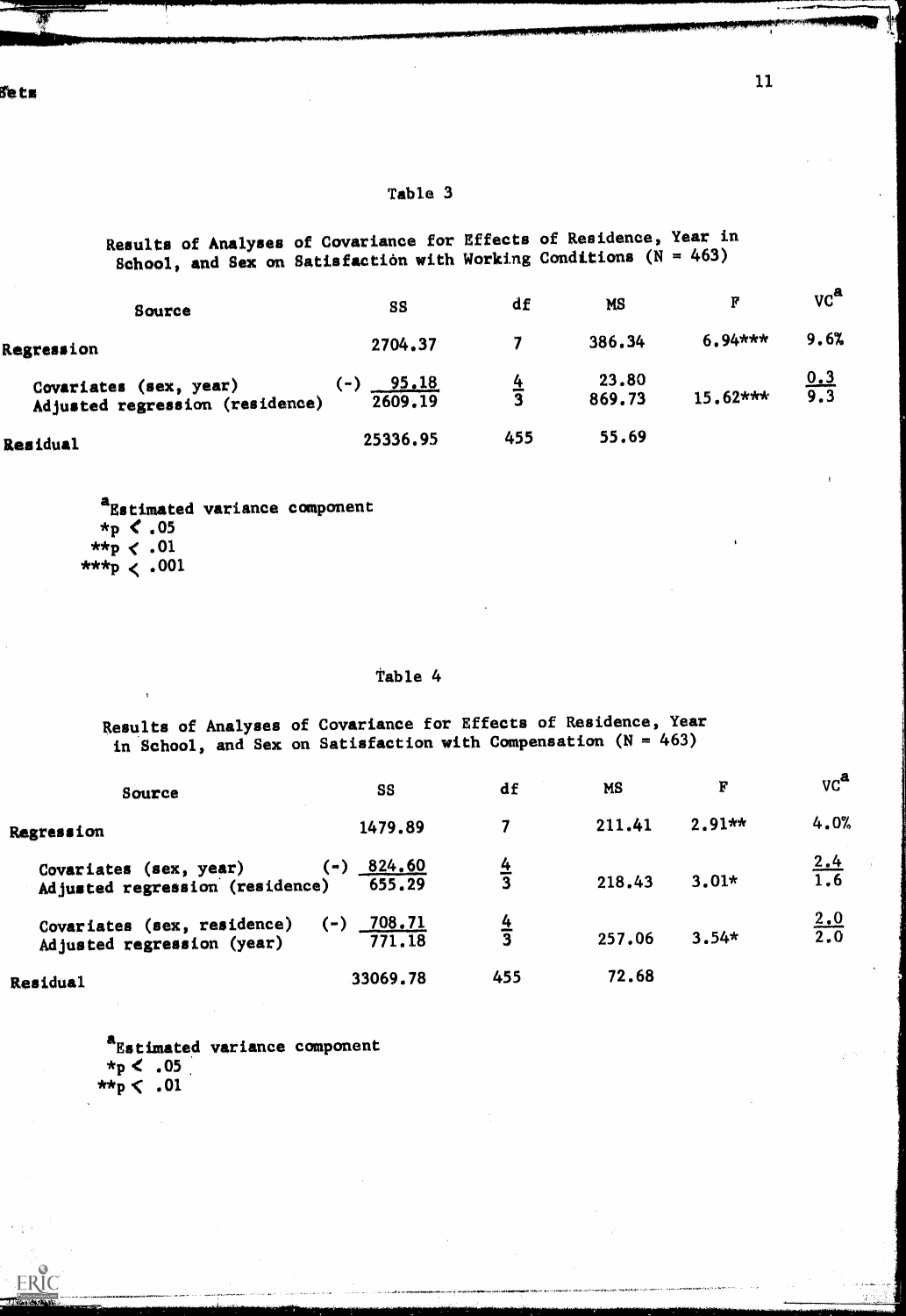Bets

 $\mathcal{D}$ 

## Table 5

Results of Analyses of Covariance for Effects of Residence, Year in School, and Sex on Satisfaction with Quality of Education  $(N = 463)$ 

| Source                                                             | <b>SS</b>                          | df            | <b>MS</b> | F         | $\mathbf{v} \mathbf{c}^{\mathbf{a}}$ |
|--------------------------------------------------------------------|------------------------------------|---------------|-----------|-----------|--------------------------------------|
| Regression                                                         | 2914.30                            |               | 416.33    | $4.19***$ | 6.1%                                 |
| Covariates (sex, year)<br>Adjusted regression (residence)          | <u>1413.31</u><br>$(-)$<br>1500.99 | $\frac{4}{3}$ | 500.33    | $5.03**$  | $\frac{2.9}{3.2}$                    |
| Covariates (sex, residence)<br>$(-)$<br>Adjusted regression (year) | <u> 1911.96</u><br>1002.34         | $\frac{4}{3}$ | 334.11    | $3.36*$   | $\frac{4.0}{2.1}$                    |
| Residual                                                           | 45219.57                           | 455           | 99.38     |           |                                      |

<sup>a</sup>Estimated variance component  $*_p$  < .05  $*_{\mathbf{p}} < .01$  $***p < .001$ 

### Table 6

Results of Analyses of Covariance for Effects of Residence, Year in \$chool, and Sex on Satisfaction with Social Life ( $N = 463$ )

| Source                                                    | <b>SS</b>                           | df            | <b>MS</b> | $\mathbf{F}$ | $\mathbf{v} \mathbf{c}^{\mathbf{a}}$ |
|-----------------------------------------------------------|-------------------------------------|---------------|-----------|--------------|--------------------------------------|
| Regression                                                | 11483.81                            | 7             | 1640.54   | $14.60***$   | 18.3%                                |
| Covariates (sex, year)<br>Adjusted regression (residence) | 9327.26<br>$(-)$<br>2156.55         | $\frac{4}{3}$ | 718.85    | $6.40***$    | <u>14.9</u><br>3.4                   |
| Covariates (sex, residence)<br>Adjusted regression (year) | <u>10344,25</u><br>$(-)$<br>1139.56 | $\frac{4}{3}$ | 379.85    | $3.38*$      | $\frac{16.5}{1.8}$                   |
| Residual                                                  | 51140.01                            | 455           | 112.40    |              |                                      |

a<br>Estimated variance component .05  $\star \star_{\rm p} \; < .01$ \*\*\*p t .001

 $\mathbf i$ 

ERIC